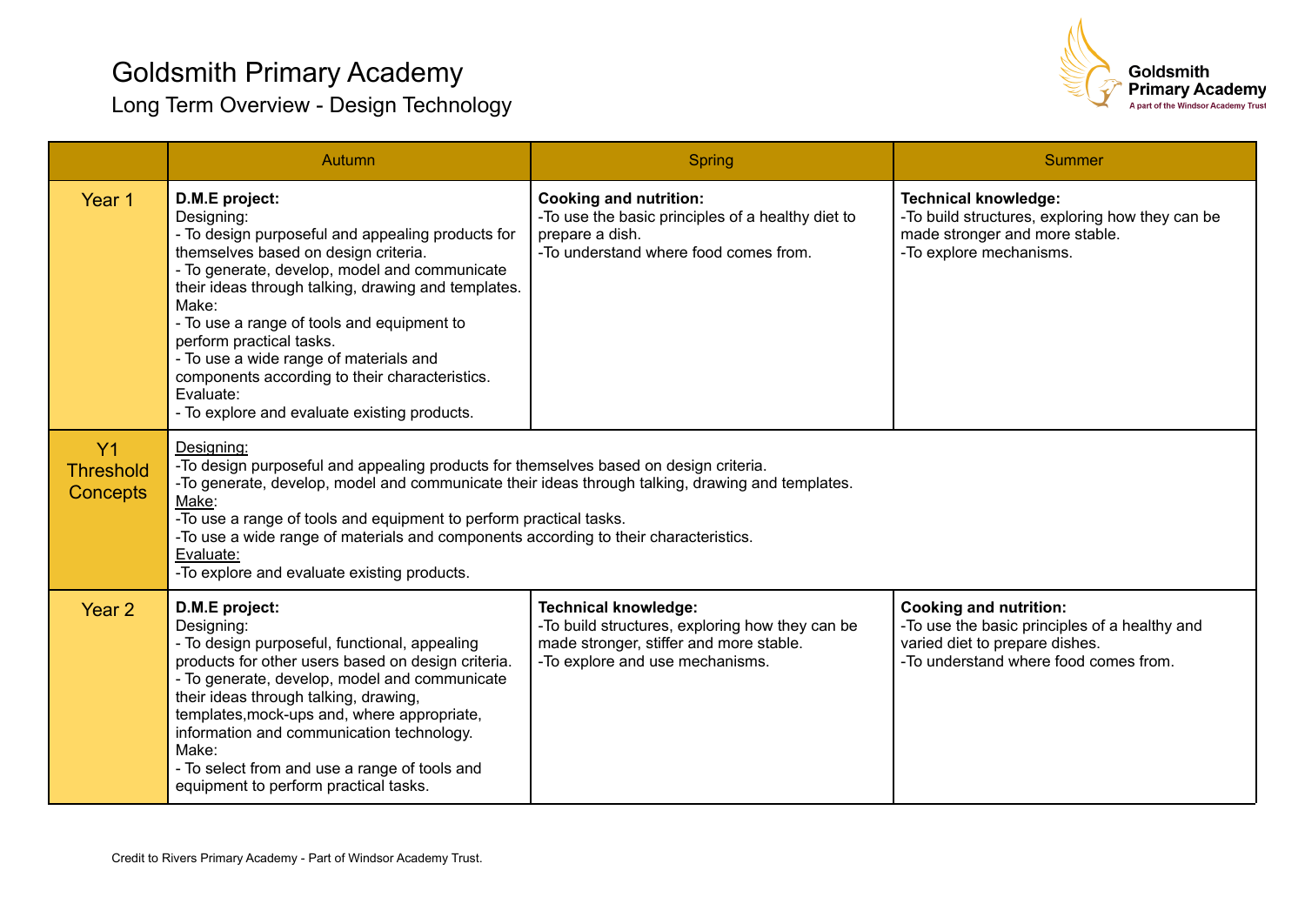

|                                           | - To select from and use a wide range of<br>materials and components, including construction<br>materials, textiles and ingredients, according to<br>their characteristics.<br>Evaluate:<br>- To explore and evaluate a range of existing<br>products.                                                                                                                                                                                                                                                                                                                                                                                |                                                                                                                                                                                            |                                                                                                                                                                                              |
|-------------------------------------------|---------------------------------------------------------------------------------------------------------------------------------------------------------------------------------------------------------------------------------------------------------------------------------------------------------------------------------------------------------------------------------------------------------------------------------------------------------------------------------------------------------------------------------------------------------------------------------------------------------------------------------------|--------------------------------------------------------------------------------------------------------------------------------------------------------------------------------------------|----------------------------------------------------------------------------------------------------------------------------------------------------------------------------------------------|
| Y2<br><b>Threshold</b><br><b>Concepts</b> | Designing:<br>To design purposeful, functional, appealing products for other users based on design criteria.<br>To generate, develop, model and communicate their ideas through talking, drawing, templates, mock-ups and, where appropriate, information and<br>communication technology.<br>Make:<br>To select from and use a range of tools and equipment to perform practical tasks.<br>To select from and use a wide range of materials and components, including construction materials, textiles and ingredients, according to their<br>characteristics.<br>Evaluate:<br>To explore and evaluate a range of existing products. |                                                                                                                                                                                            |                                                                                                                                                                                              |
| Year 3                                    | D.M.E. project:<br>Designing:<br>- To use research and develop design criteria<br>to inform design of products.<br>- To generate, develop, model and<br>communicate collaboratively ideas through<br>discussion and annotated sketches.<br>Make:<br>- To select from and use tools and equipment<br>to perform practical tasks.<br>- To use a range of materials and components<br>according to their functional properties and<br>aesthetic qualities.<br>Evaluate:<br>- To investigate existing products.<br>- To evaluate their ideas and products against<br>their own design criteria.                                           | <b>Technical knowledge:</b><br>-To apply their understanding of how to<br>strengthen, stiffen and reinforce structures.<br>-To understand and use electrical systems in<br>their products. | <b>Cooking and nutrition:</b><br>-To understand the principles of a healthy and<br>varied diet.<br>-To understand seasonality, and know where and<br>how a variety of ingredients are grown. |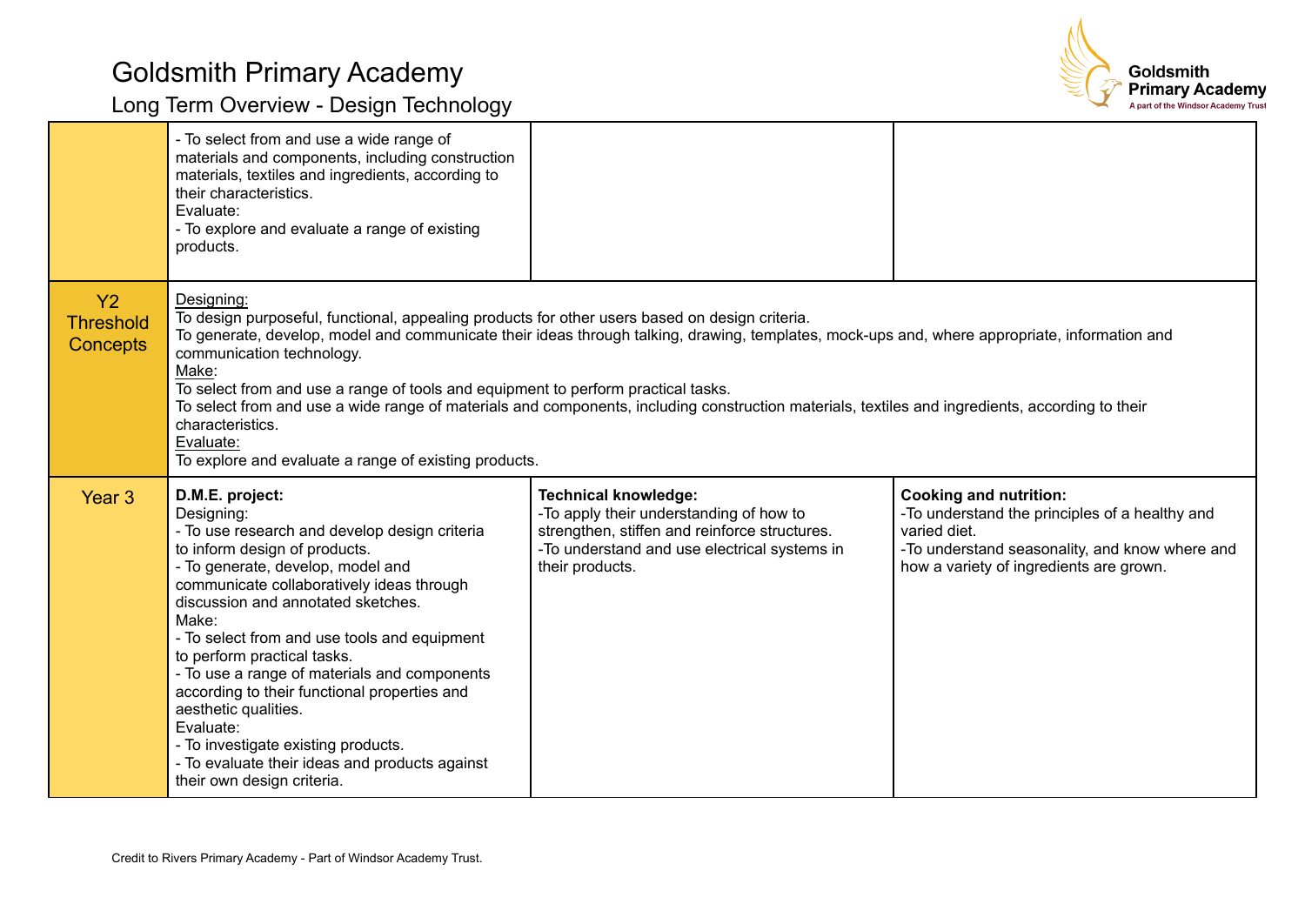

|                                           | - To understand how key events and<br>individuals in design and technology have<br>helped shape the world.                                                                                                                                                                                                                                                                                                                                                                                                                                                                                                                                                                                                                                                                     |                                                                                                                                                                                                                                                                                                           |                                                                                                                                                                                            |
|-------------------------------------------|--------------------------------------------------------------------------------------------------------------------------------------------------------------------------------------------------------------------------------------------------------------------------------------------------------------------------------------------------------------------------------------------------------------------------------------------------------------------------------------------------------------------------------------------------------------------------------------------------------------------------------------------------------------------------------------------------------------------------------------------------------------------------------|-----------------------------------------------------------------------------------------------------------------------------------------------------------------------------------------------------------------------------------------------------------------------------------------------------------|--------------------------------------------------------------------------------------------------------------------------------------------------------------------------------------------|
| Y3<br><b>Threshold</b><br><b>Concepts</b> | Designing:<br>To use research and develop design criteria to inform design of products.<br>To generate, develop, model and communicate collaboratively ideas through discussion and annotated sketches.<br>Make:<br>To select from and use tools and equipment to perform practical tasks.<br>To use a range of materials and components according to their functional properties and aesthetic qualities.<br>Evaluate:<br>To investigate existing products.<br>To evaluate their ideas and products against their own design criteria.<br>To understand how key events and individuals in design and technology have helped shape the world.                                                                                                                                  |                                                                                                                                                                                                                                                                                                           |                                                                                                                                                                                            |
| Year <sub>4</sub>                         | D.M.E project:<br>Designing:<br>- To use research and develop design criteria to<br>inform design of functional products aimed at a<br>particular group.<br>- To generate, develop, model and communicate<br>ideas through discussion, pattern pieces and<br>annotated sketches.<br>Make:<br>- To select from and use tools and equipment to<br>perform practical tasks accurately.<br>- To select from and use a range of materials and<br>components according to their functional<br>properties and aesthetic qualities.<br>Evaluate:<br>- To investigate a range of existing products.<br>- To evaluate their ideas and products against<br>their own design criteria.<br>- To understand how key events and individuals in<br>design and technology have helped shape the | <b>Cooking and nutrition:</b><br>-To understand the principles of a healthy and<br>varied diet.<br>-To prepare and cook a variety of predominantly<br>savoury dishes using cooking techniques.<br>-To understand seasonality, and know where<br>and how a variety of ingredients are grown and<br>reared. | <b>Technical knowledge:</b><br>-To apply their understanding of how to<br>strengthen, stiffen and reinforce structures.<br>-To understand and use electrical systems in<br>their products. |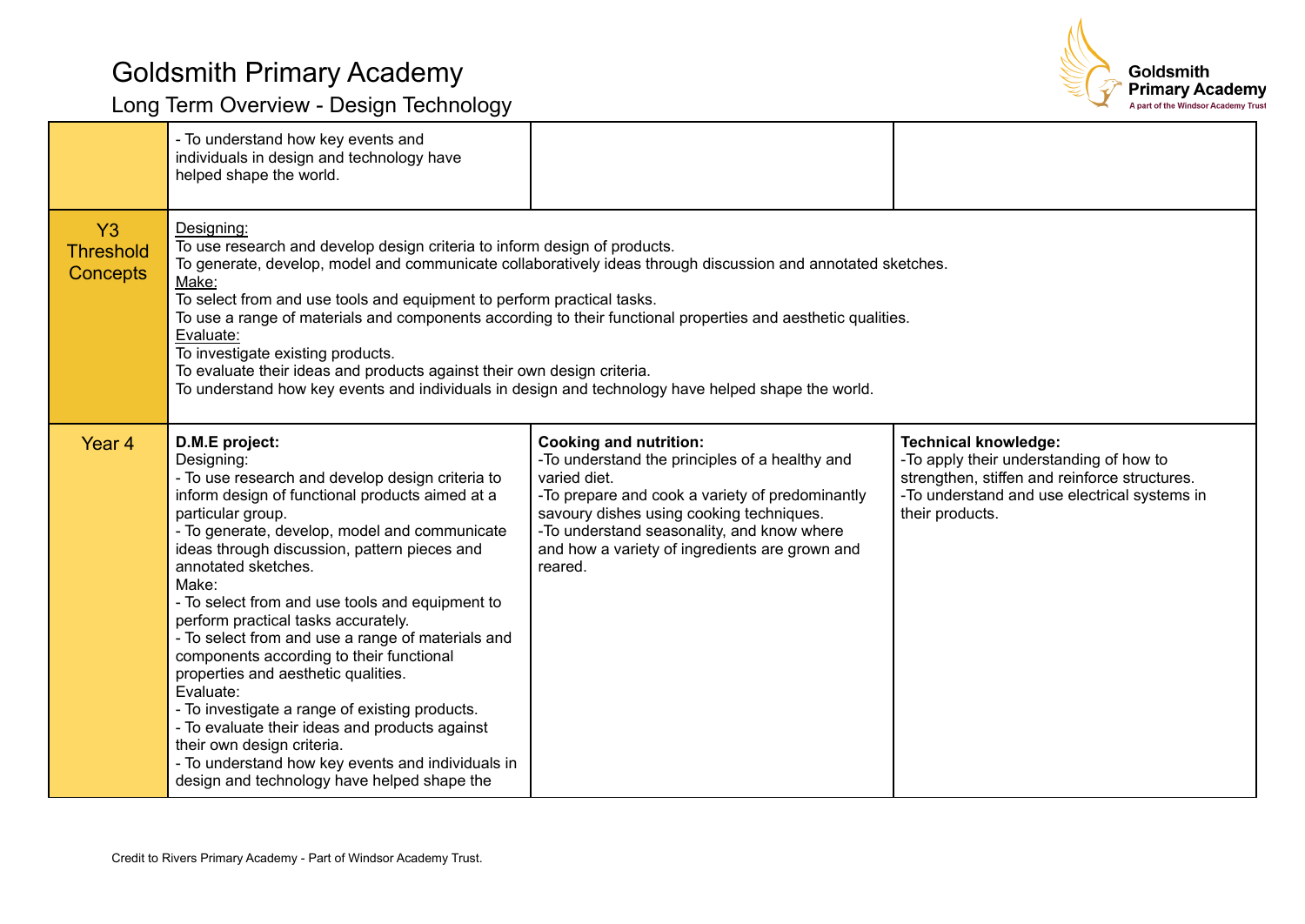

|                                           | world.                                                                                                                                                                                                                                                                                                                                                                                                                                                                                                                                                                                                                                                                                                                                                                                                                                                                                                              |                                                                                                                                                                                                                                                                                                             |                                                                                                                                                                                                                                                                                                                                           |
|-------------------------------------------|---------------------------------------------------------------------------------------------------------------------------------------------------------------------------------------------------------------------------------------------------------------------------------------------------------------------------------------------------------------------------------------------------------------------------------------------------------------------------------------------------------------------------------------------------------------------------------------------------------------------------------------------------------------------------------------------------------------------------------------------------------------------------------------------------------------------------------------------------------------------------------------------------------------------|-------------------------------------------------------------------------------------------------------------------------------------------------------------------------------------------------------------------------------------------------------------------------------------------------------------|-------------------------------------------------------------------------------------------------------------------------------------------------------------------------------------------------------------------------------------------------------------------------------------------------------------------------------------------|
| Y4<br><b>Threshold</b><br><b>Concepts</b> | Designing:<br>To use research and develop design criteria to inform design of functional products aimed at a particular group.<br>To generate, develop, model and communicate ideas through discussion, pattern pieces and annotated sketches.<br>Make:<br>To select from and use tools and equipment to perform practical tasks accurately.<br>To select from and use a range of materials and components according to their functional properties and aesthetic qualities.<br>Evaluate:<br>To investigate a range of existing products.<br>To evaluate their ideas and products against their own design criteria.<br>To understand how key events and individuals in design and technology have helped shape the world.                                                                                                                                                                                          |                                                                                                                                                                                                                                                                                                             |                                                                                                                                                                                                                                                                                                                                           |
| Year <sub>5</sub>                         | D.M.E. project:<br>Designing:<br>- To use research and develop design criteria<br>to inform design of functional and appealing<br>products that are fit for purpose aimed at<br>particular groups.<br>- To generate, develop, model and communicate<br>ideas through prototypes,<br>computer-aided design and annotated<br>sketches.<br>Make:<br>- To select from and use a wider range of tools<br>and equipment to perform practical tasks.<br>- To select from and use a wider range of<br>materials and components according to their<br>functional properties and aesthetic qualities.<br>Evaluate:<br>- To investigate and analyse existing products.<br>- To evaluate their ideas and products against<br>their own design criteria and consider the<br>views of others to improve their work.<br>- To understand how key events and<br>individuals in design and technology have<br>helped shape the world. | <b>Technical knowledge:</b><br>-To apply their understanding of how to<br>strengthen, stiffen and reinforce more complex<br>structures.<br>-To understand and use mechanical systems in<br>their products.<br>-To apply their understanding of computing to<br>program, monitor and control their products. | <b>Cooking and nutrition:</b><br>-To understand and apply the principles of a<br>healthy and varied diet.<br>-To prepare and cook a variety of predominantly<br>savoury dishes using a range of cooking<br>techniques.<br>-To understand seasonality, and know where<br>and how a variety of ingredients are grown,<br>reared and caught. |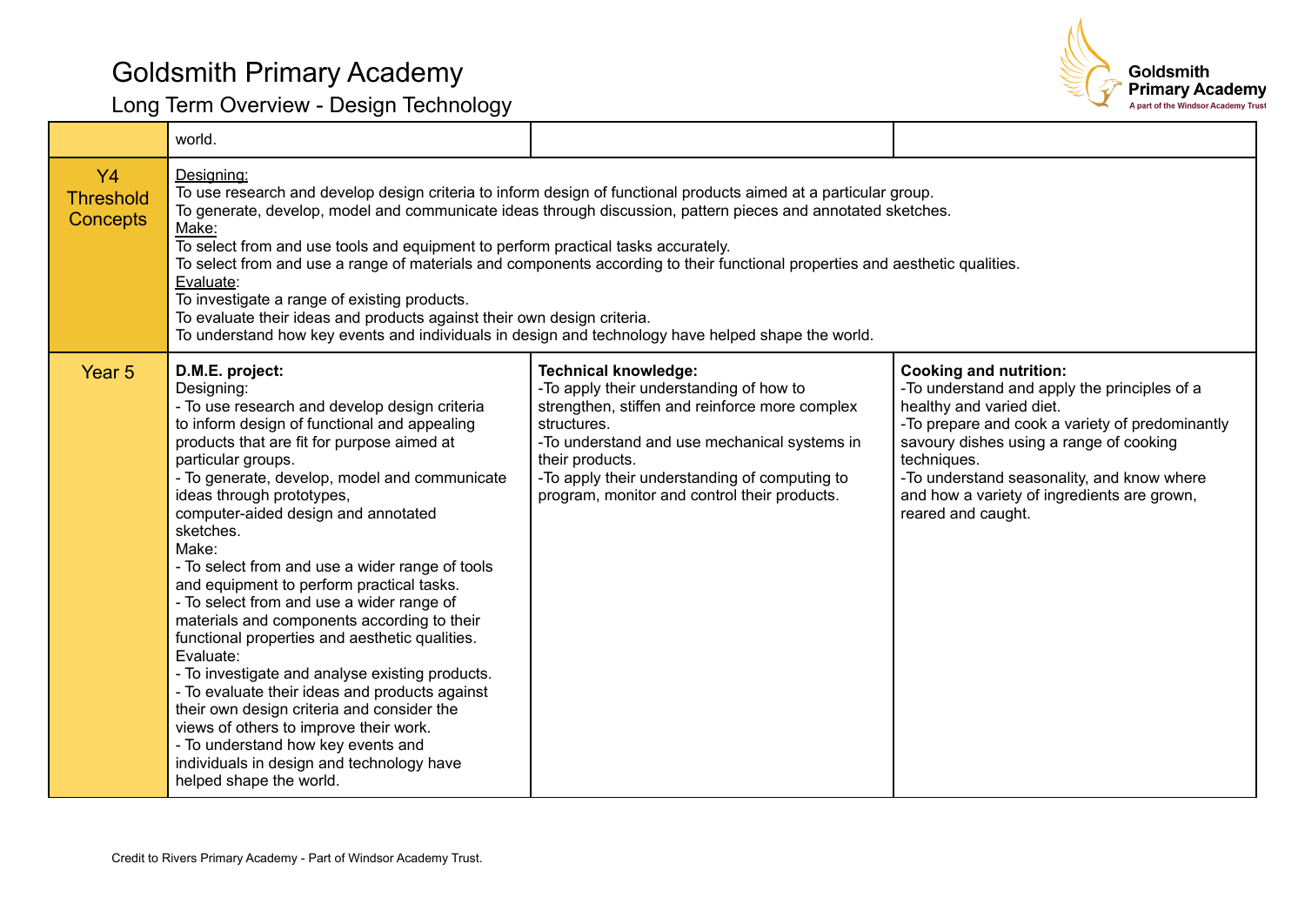

| <b>Y5</b><br><b>Threshold</b><br><b>Concepts</b> | Designing:<br>To use research and develop design criteria to inform design of functional and appealing products that are fit for purpose aimed at particular groups.<br>To generate, develop, model and communicate ideas through prototypes, computer-aided design and annotated sketches.<br>Make:<br>To select from and use a wider range of tools and equipment to perform practical tasks.<br>To select from and use a wider range of materials and components according to their functional properties and aesthetic qualities.<br>Evaluate:<br>To investigate and analyse existing products.<br>To evaluate their ideas and products against their own design criteria and consider the views of others to improve their work.<br>To understand how key events and individuals in design and technology have helped shape the world. |                                                                                                                                                                                                                                         |                                                                                                                                                                                                                                                                                                                                                                                                                                                                                                                                                                                                                                                                                                                                                                                                                                                                                                                        |
|--------------------------------------------------|---------------------------------------------------------------------------------------------------------------------------------------------------------------------------------------------------------------------------------------------------------------------------------------------------------------------------------------------------------------------------------------------------------------------------------------------------------------------------------------------------------------------------------------------------------------------------------------------------------------------------------------------------------------------------------------------------------------------------------------------------------------------------------------------------------------------------------------------|-----------------------------------------------------------------------------------------------------------------------------------------------------------------------------------------------------------------------------------------|------------------------------------------------------------------------------------------------------------------------------------------------------------------------------------------------------------------------------------------------------------------------------------------------------------------------------------------------------------------------------------------------------------------------------------------------------------------------------------------------------------------------------------------------------------------------------------------------------------------------------------------------------------------------------------------------------------------------------------------------------------------------------------------------------------------------------------------------------------------------------------------------------------------------|
| Year <sub>6</sub>                                | <b>Technical knowledge:</b><br>-To apply their understanding of how to<br>strengthen, stiffen and reinforce more<br>complex structures.<br>-To understand and use mechanical systems in<br>their products.<br>-To apply their understanding of computing to<br>program, monitor and control their products.                                                                                                                                                                                                                                                                                                                                                                                                                                                                                                                                 | <b>Cooking and nutrition:</b><br>-To understand and apply the principles of a<br>healthy and varied diet.<br>-To understand seasonality, and know where and<br>how a variety of ingredients are grown, reared,<br>caught and processed. | D.M.E. project:<br>Designing:<br>- To use research and develop design criteria to<br>inform design of innovative, functional,<br>appealing products that are fit for purpose<br>aimed at particular individuals.<br>- To generate, develop, model and<br>communicate ideas through annotated<br>sketches and cross-sectional and exploded<br>diagrams.<br>Make:<br>- To select from and use a wider range of tools<br>and equipment to perform practical tasks<br>accurately.<br>- To select from and use a wider range of<br>materials and components, including<br>construction materials, textiles and ingredients,<br>according to their functional properties and<br>aesthetic qualities.<br>Evaluate:<br>- To investigate and analyse a range of existing<br>products.<br>- To evaluate their ideas and products against<br>their own design criteria and consider the<br>views of others to improve their work. |